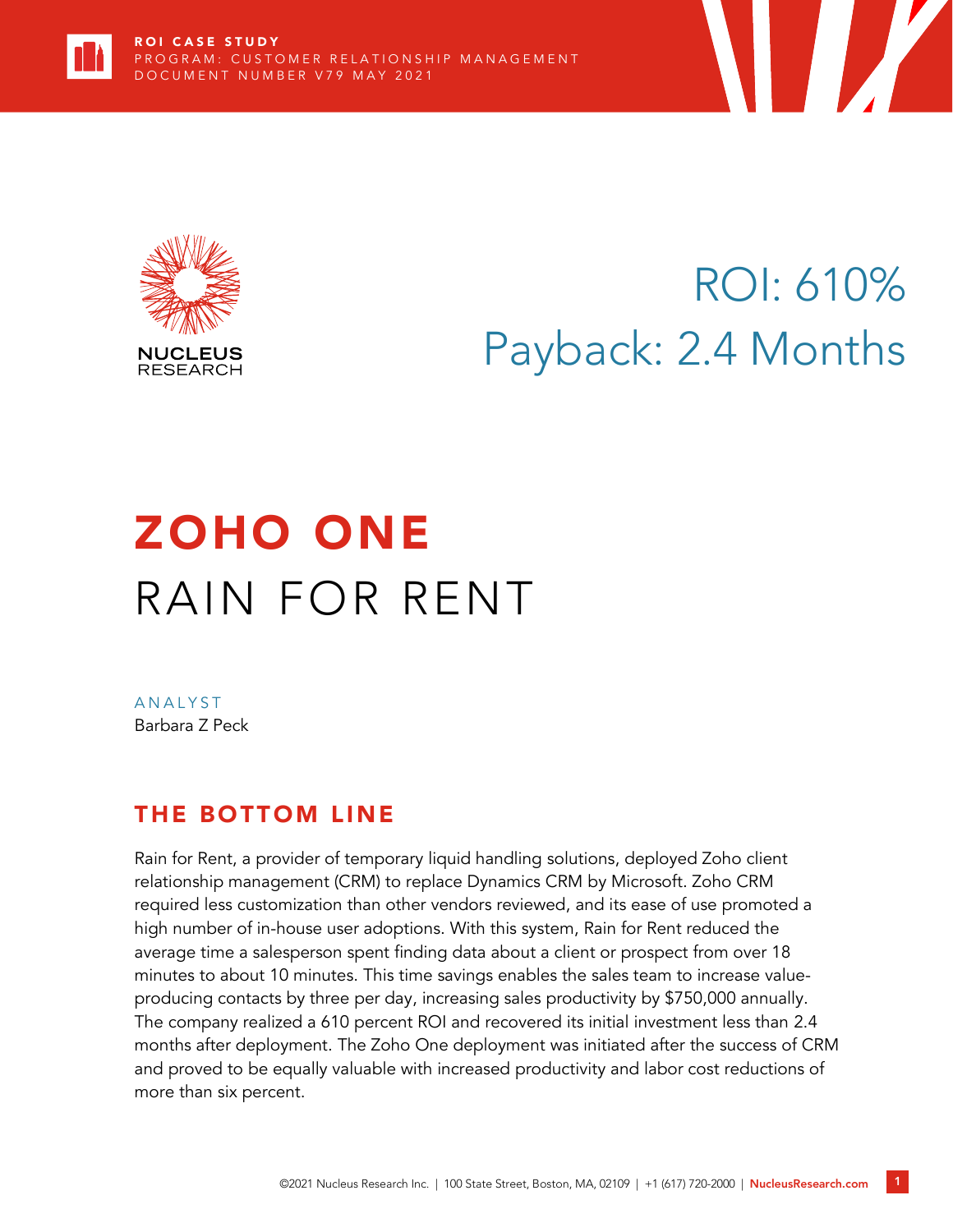## THE COMPANY

Rain for Rent is a provider of temporary liquid handling solutions, including pumps, tanks, filtration, and spill containment. An example of this is flood relief or construction site dewatering and industrial plant turnaround. The company is family-owned and operated since 1934 and is active in the US, Canada, the United Kingdom, and Europe with more than 65 locations. Efficient management of the American sites necessitated a technology platform that the sales teams can, and will use to support the sales process. The value achieved from the Zoho CRM was the motivation for Rain for Rent to add the Zoho One platform to its in-house technology. Nucleus conducted an in-depth interview with Rain for Rent to discuss the costs and benefits of the project.

## THE CHALLENGE

The company was previously using Microsoft Dynamics for CRM to manage sales-related activities, including contacts, leads, and opportunities. The software was overly customized, causing a lower adoption rate by users as well as frequent tech problems. Rain for Rent wanted a centralized account and contact information management system with automated lead distribution and activity tracking. Additionally, the company wanted a more functionable and usable mobile application for the sales team than with the Dynamics application. Rain for Rent determined that Zoho had a more flexible and intuitive user interface (UI). Rain for Rent also established that the Zoho One platform would suit its needs and retire existing legacy siloed applications. Zoho One meets the company's requirement for a system that will scale appropriately and deliver improved data management in a unified data format.



## THE STRATEGY

After determining that it needed a better suited CRM system, Rain for Rent managers prepared a detailed and comprehensive project charter document that set out specific company goals and objectives, identified existing CRM problems, created a selection matrix to compare other vendors, and precise. measurable targets to achieve. They considered several options such as Pipedrive, HubSpot, Zoho, and Salesforce, and selected Zoho for its usability, flexibility, administrative controls, and low projected cost.

Rain for Rent then developed a detailed project plan before installing any software, and the company initiated a phased deployment. This ensured a smooth implementation with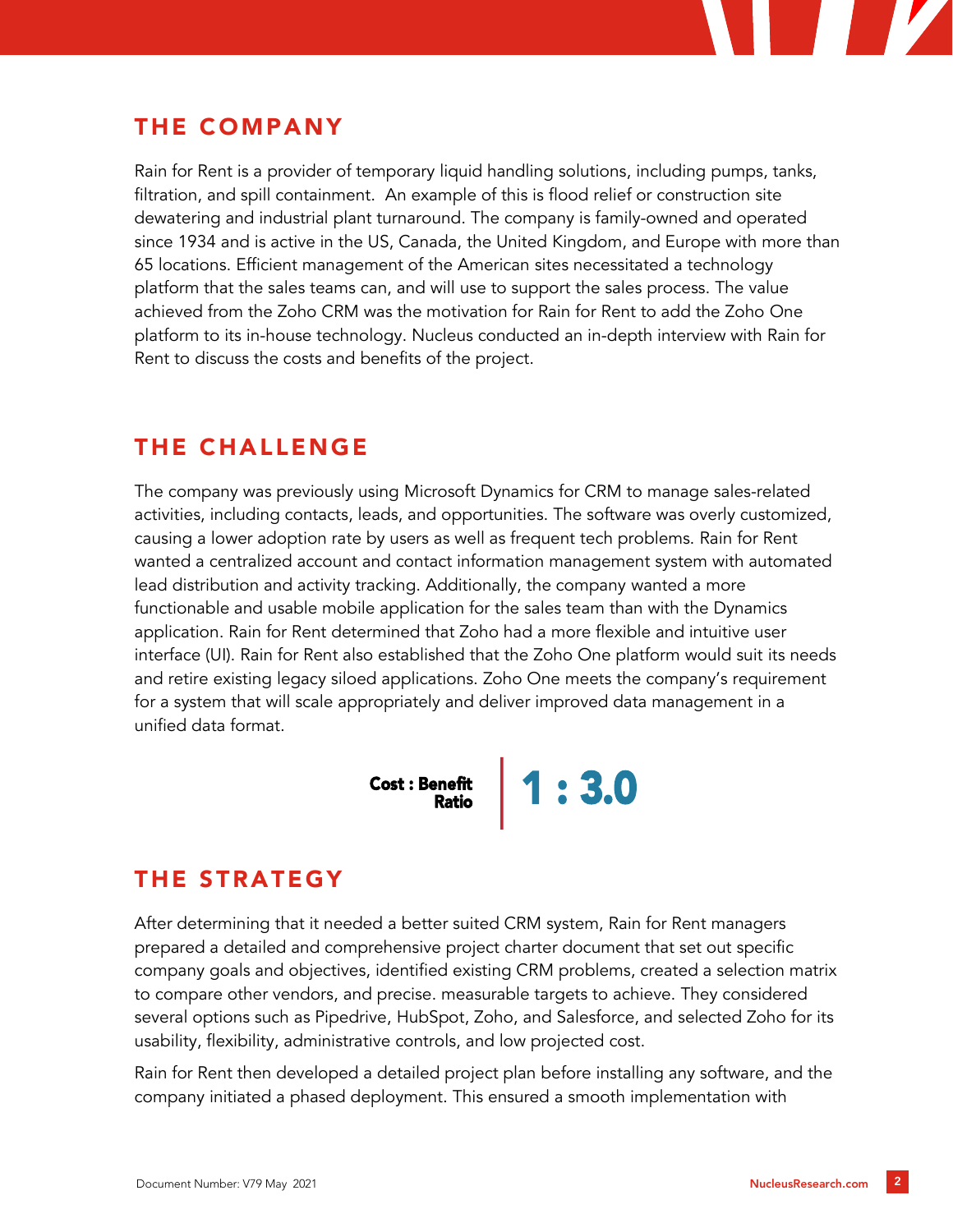standardized practices with measurable deliverables and a timeline for reaching each goal. Zoho One requires minimal upkeep, and once the system was ready for use, the sales team was easily trained in short sessions of less than three hours, and managers and staff were trained in less than two hours. Any additional follow-up questions were handled one-onone. Overall, the deployment was smooth, and Zoho One was reported to be intuitive and easy-to-use.

### KEY BENEFIT AREAS

Key benefit areas seen because of the Zoho One deployment include direct benefits such as annual savings from the retirement of legacy systems and redeployment of existing employees. Indirect benefits improved sales and employee productivity. lead management, and reduced ad-hoc reporting,

- Annual savings. Rain for Rent retired its Dynamics platform, PowerObjects support for Microsoft Dynamics 365, and Adobe Sign. This saved the company \$34,000 per month or \$408,000 annually. Redeployment of existing staff created additional savings of approximately \$140,000 per year. Additionally, in the first year of deployment, Rain for Rent achieved a 3.7 percent increase of the average invoice.
- Improved sales productivity. Previously, a member of the sales team could expect to spend 18 minutes to find and review client or prospect information from various locations, including manual data extraction. With Zoho CRM, this was reduced to 10 minutes or less, a 45 percent reduction, enabling the sales staff to reach at least three more clients or prospects per day. Zoho automatically connects customers with sales staff and leads that are generated from the system are managed in a timelier manner. The ability to track and standardize customer and prospect contacts produces a better coordinated and successful sales program. This is expected to reduce customer churn and increase sales rates in the future as the more relationship-based approach matures.
- Improved employee productivity. Zoho One automates multiple aspects for a business by eliminating time-intensive, repetitive tasks, and reducing ad-hoc reporting with easy to create standardized reports.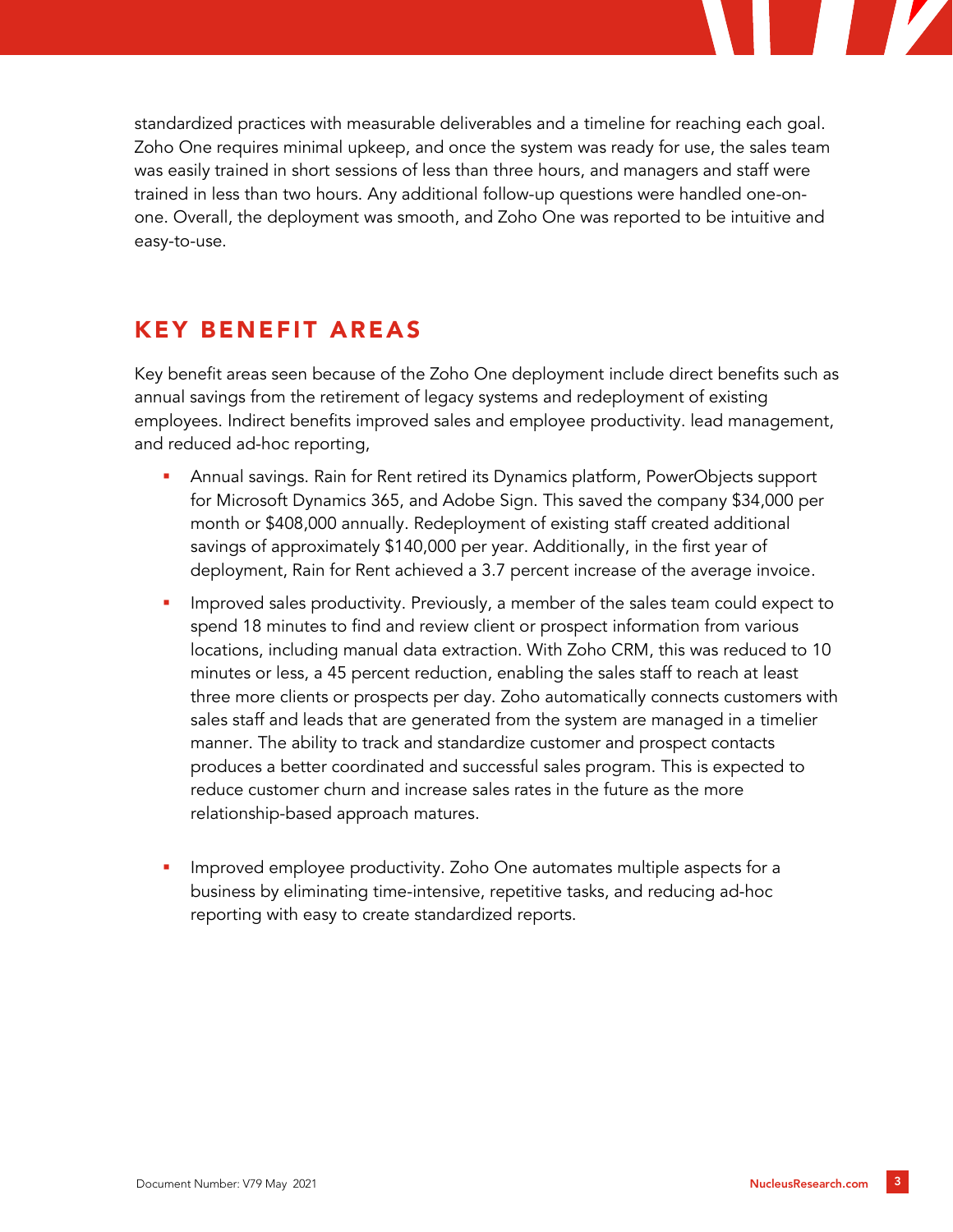#### CUMULATIVE NET BENEFIT



## KEY COST AREAS

The Zoho One subscription is the primary cost for Rain for Rent. Additional cost areas include personnel time spent on the implementation and the cost of time spent training sales agents, managers, and administrators on the system.

## LESSONS LEARNED

Rain for Rent's preparation for the purchase and deployment of a modern technology system was key to the accuracy and efficiency of the implementation. Senior members of the organization not only developed a method to assess each vendor's product and prepared a cost analysis with clearly defined delivery expectations. This level of research, analysis, and preparation ensured a smooth deployment as well as the best choice of technology for the company.

This project identified the need for a modern platform to centralize client information across multiple locations. Rain for Rent was proactive about identifying and addressing these requirements, and the Zoho deployment is an important step forward for the organization's growth. This deployment's efficiency proves that a company can effectively implement and manage a modern technology solution that delivers measurable benefits. As small and medium businesses recognize the need for automation to support and maintain their growth, vendors like Zoho One that offer full capacity functionality in an easy-to-manage package will gain positioning the market.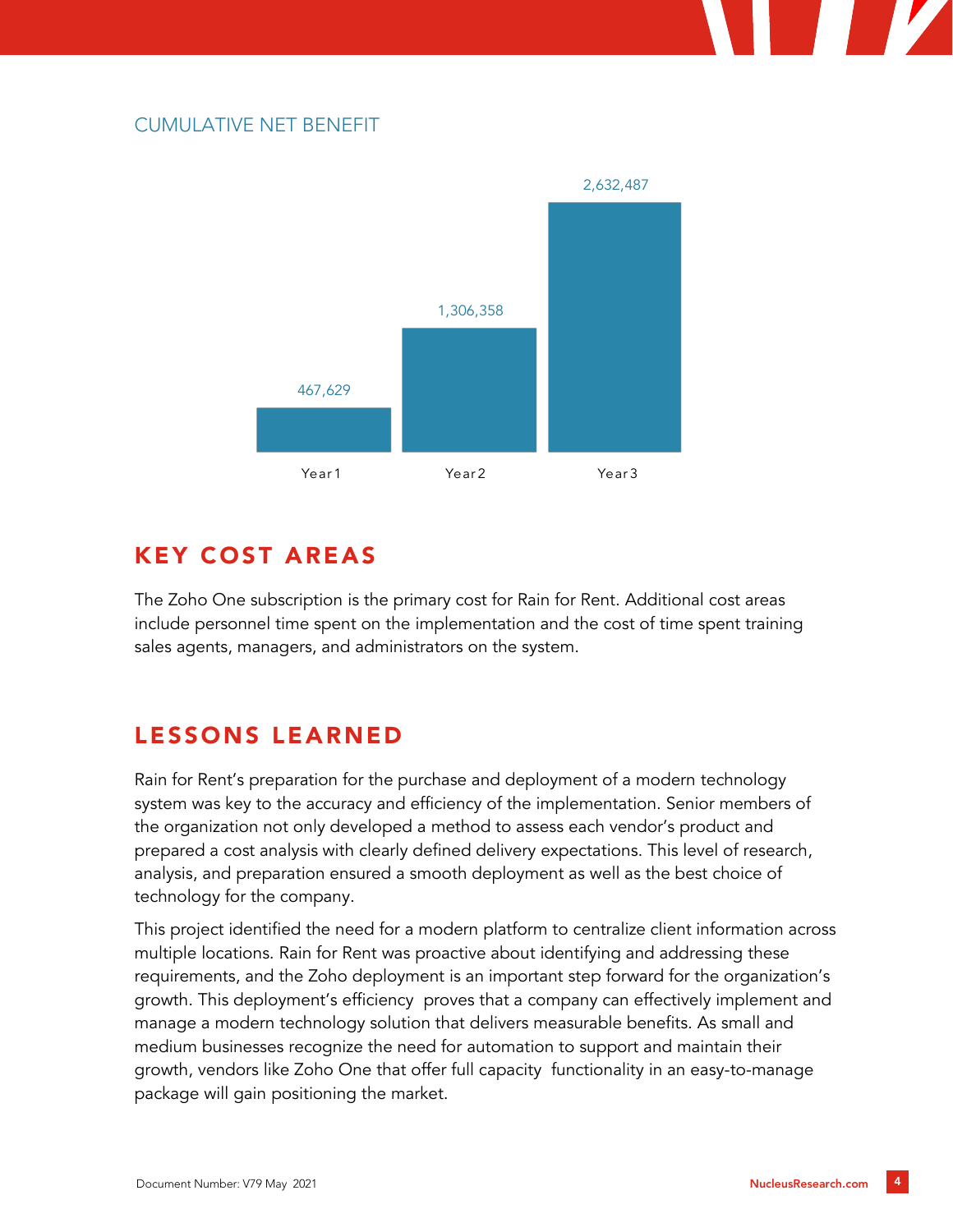#### NET CASH FLOWS



# CALCULATING THE ROI

Nucleus Research analyzed the costs of software, personnel, and user training over a threeyear period to quantify Rain for Rent's total investment in Zoho technology.

Indirect benefits quantified include the time savings for sales agents from centralized records for streamlined search, triggers, and alerts to coordinate outreach, and other productivity enhancements from using Zoho. The indirect benefit is multiplied by a correction factor to account for the inefficient transfer of time between time saved and additional time spent working. Benefits not quantified include the improved customer satisfaction, increased operational visibility, and enhanced lead management practices.